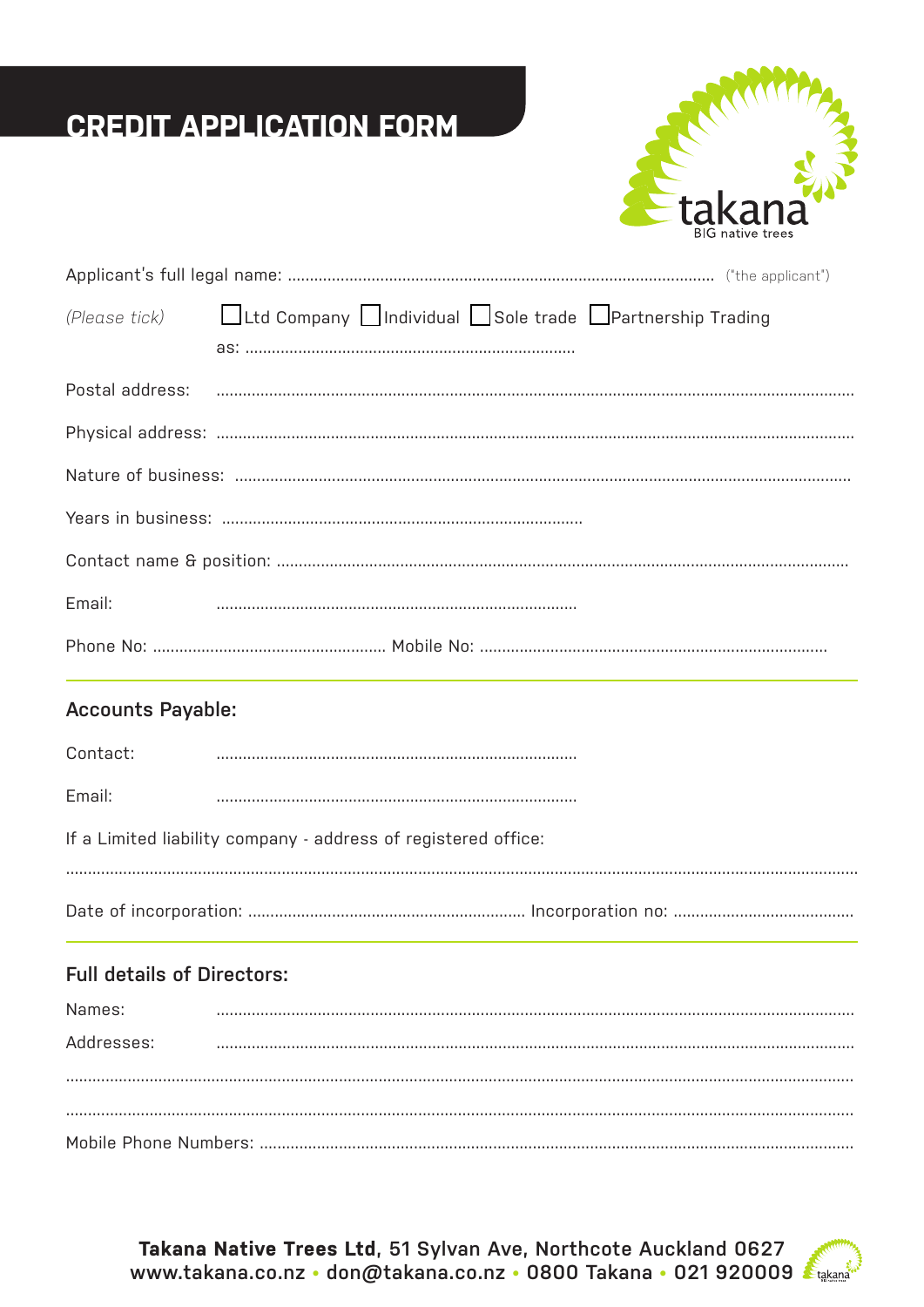## **Trade References:**

| 1. Company: |  |  |
|-------------|--|--|
| Contact:    |  |  |
|             |  |  |
| 2. Company: |  |  |
| Contact:    |  |  |
|             |  |  |
| 3. Company: |  |  |
| Contact:    |  |  |
|             |  |  |

I warrant to Takana Native Trees Ltd

- *1. that the above information is to the best of my knowledge, information and belief true and correct; and*
- *2. that I have carefully read and agree to be bound by the terms and conditions as printed below and*
- *3. that I am duly authorised to make this credit account application on behalf of the applicant and of anyone duly authorised to enter into future contracts on behalf of the applicant.*

I also acknowledge that pursuant to the personal guarantee contained in the terms and conditions that I am also signing this application form in my personal capacity.

| Signed     |  |
|------------|--|
| Print name |  |
| Position   |  |
| Dated this |  |

If the applicant is a company then this application form must be signed by a company director of the company.

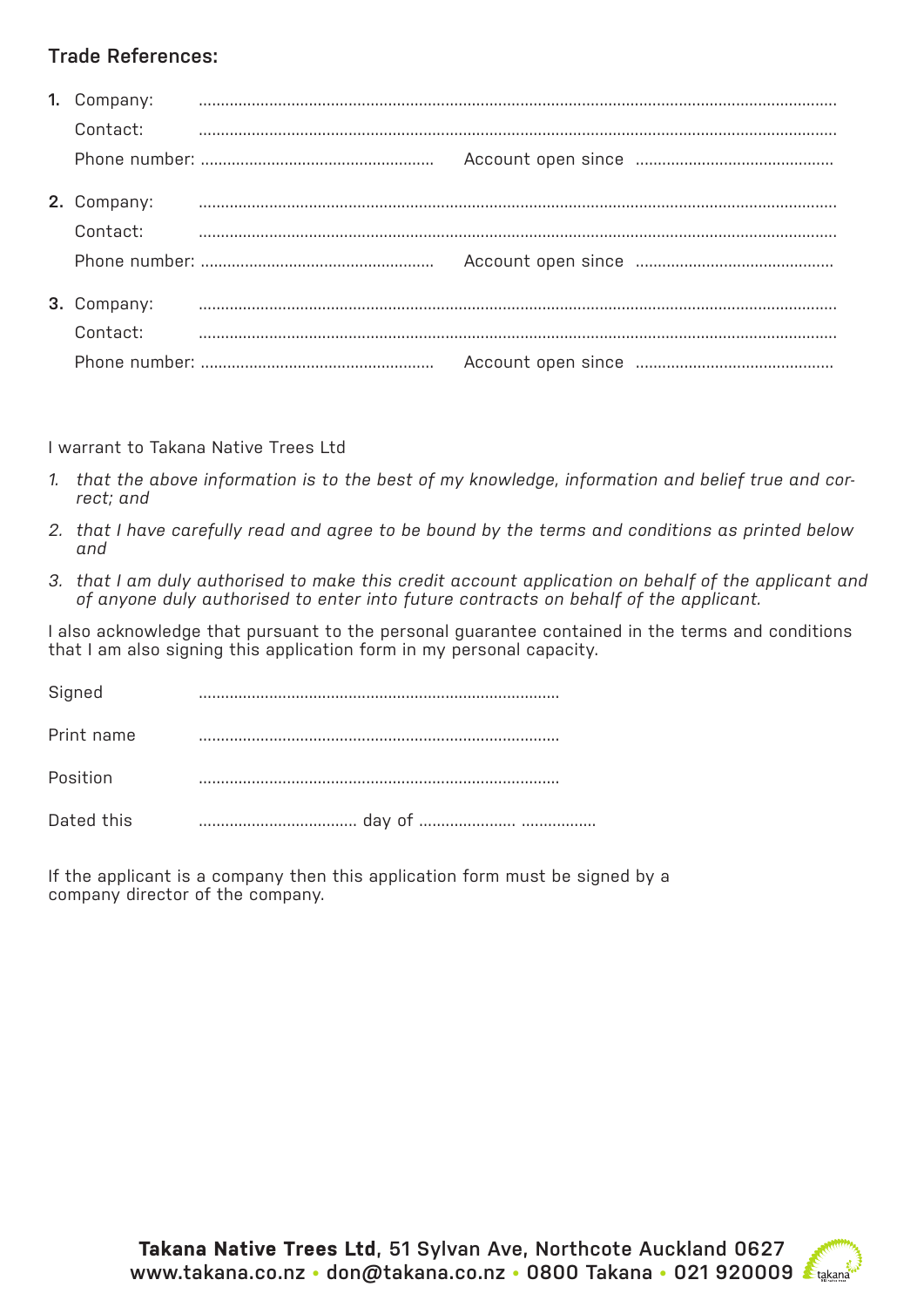## **TAKANA NATIVE TREES LTD TERMS OF TRADE**

#### **1. What is the purpose of this agreement?**

1.1 This agreement sets out the terms that apply to the relationship between you (and "your") and Takana Native Trees Ltd ("we", "us" and "our").

#### **2. What information about you can we collect?**

2.1 You agree to provide us with and allow us to use all information necessary to give effect to this agreement, the provision of our products and performance of our services.

2.2 Unless your consent is withdrawn in writing, you agree to the disclosure of information: - to give effect to our products and services; - to enforce our obligations under this agreement or an additional agreement; - when authorised by you or required by law; - to assess credit worthiness; and - to market any of our products and services.

2.3 We will comply with the Privacy Act 1993. We will not use your information unless we have reasonably ensured it is accurate, complete, relevant and not misleading. If we give your information to another entity we will do everything reasonably within our power to prevent unauthorised use or disclosure of your information. You may access any of your information and ask us to correct any mistakes.

#### **3. What are our products and services?**

3.1 "Product(s)" and "service(s)" means and includes without limitation: - Trees, plants distribution, supply, delivery and retail; and - agency fees, charges and out of pocket expenses incurred by us, identified in any document or electronic record issued by either party (all of which are deemed to be incorporated into and form part of this agreement) or identifiable as ours by marking or a manner of storage enabling identification.

#### **4. What is the price?**

4.1 The price is the cost of the products and services as agreed between you and us from time to time subject to GST and out of pocket expenses such as freight. If no price is stated, the price will be the cost that we provide the products and services at the time of your order. The price is subject to reasonable change due to circumstances such as changes in regulations, currency and third party freight fluctuations.

#### **5. When and how do you pay us?**

5.1 You agree to pay us in full: - for credit account holders - payment on or before the 20th day of the month following the date of our invoice, unless otherwise stated; - for those without a credit account – payment in advance of delivery or pick up of the products; - expenses incurred as a result of enforcing any of our rights contained in this agreement including PPSR, debt collection and legal fees; and - without set-off, deduction or counterclaim.

5.2 You agree to us allocating or re allocating any payment received from you towards any invoice. If no allocation is made then it is deemed to be in such a way that preserves the maximum value of our purchase money security interest in the products.

5.3 You will be responsible for payment if a third party that you expect to pay you fails to pay.

#### **6. What warranties apply?**

6.1 We stand behind our trees and by agreement with you within a reasonable period following delivery and handover of ownership of the trees

6.2 We are not liable for delay or failure to perform our obligations if the cause is beyond our reasonable control.

6.4 Subject to any applicable insurance and limitations under 6.1-6.3, if we are deemed liable to you for loss or damage of any kind, arising from provision of products and services to you, including consequential loss, whether suffered or incurred by you or another person or entity and whether in contract tort or otherwise, then you agree that our total liability is limited to the value of the products and services provided to you.

#### **7. What ownership and security rights do we have?**

7.1 We retain ownership of and hold a security interest in all products until you have paid us in full for all products and services provided to you.

7.2 After delivery and whilst we retain any interest in the same you must store all products in such a way that our interests are protected and they can be identified as provided by us.

7.3 You may use the products only if paid in full and for the purpose for which they were intended and supplied by us.

#### **8. What if an issue or dispute arises in relation to our products and services?**

8.1 If an issue arises in relation to products that have been delivered, such as incorrect or short supply, then you must notify us in writing with forty-eight (48) hours of receipt. Non-notification is deemed to be acceptance of the products.

8.2 Return of products for reasons other than under warranty are at our discretion, subject to: - you being responsible for the cost of return including delivery; - the products not having been subject to abuse, neglect, misuse, accident or services of any unauthorised third party; and - the products being in original saleable condition.

8.4 Any products the subject of 8.1-8.2 must not be destroyed or removed until we have inspected the products or a photograph of the product or required they be returned to us or waived such right.